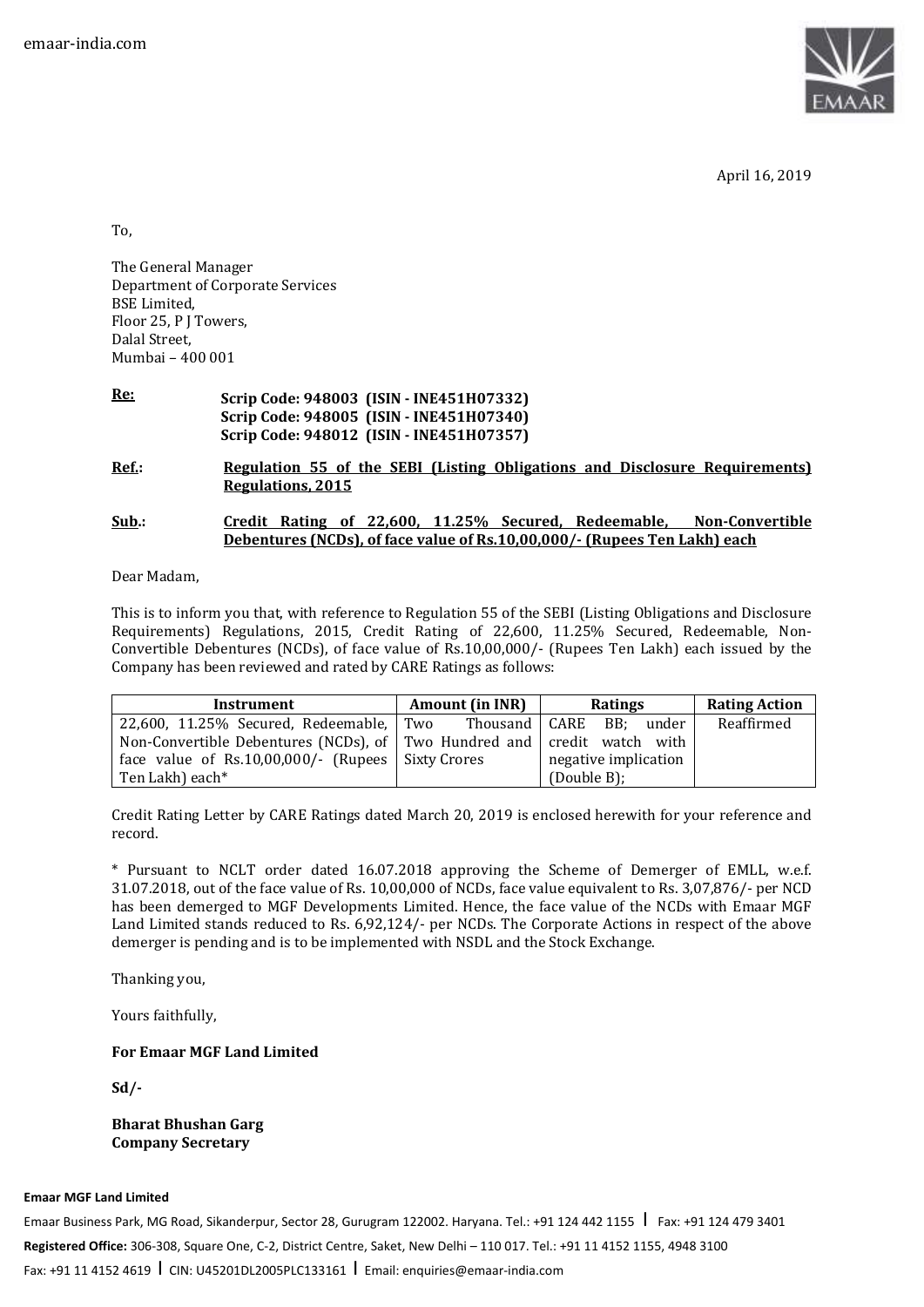



## CARE/DRO/RL/2018-19/3994

Mr. Prashant Gupta **Chief Executive Officer Emaar MGF Land Ltd.** Emaar Business Park, Mehrauli Gurgaon Road, Sikanderpur Chowk, Sector - 28, Gurgaon-122002

March 20, 2019

### Confidential

Dear Sir,

# Credit rating for bank facilities

On the basis of recent developments including operational and financial performance of your company for FY18 (audited) and 9MFY19 (provisional), our Rating Committee has reviewed the following ratings:

| <b>Facilities</b>                                                                                          | Amount<br>(Rs. crore) | Rating <sup>1</sup>                                                     | <b>Rating Action</b>                                    |
|------------------------------------------------------------------------------------------------------------|-----------------------|-------------------------------------------------------------------------|---------------------------------------------------------|
| 2260.00<br>Non-Convertible<br>(Rs. Two Thousand Two<br>Debenture Issue<br><b>Hundred Sixty crore only)</b> |                       | CARE BB; under credit watch<br>with negative implications<br>[Double B] | Credit watch with<br>negative implications<br>continues |

The NCDs are repayable by December 31, 2019.  $2.$ 

The rationale for the rating will be communicated to you separately. A write-up 3. (press release) on the above rating is proposed to be issued to the press shortly, a draft of which is enclosed for your perusal as Annexure-1. We request you to peruse the annexed document and offer your comments if any. We are doing this as a

<sup>1</sup>Complete definitions of the ratings assigned are available at www.careratings.com and in other CARE publications.

Page 1 of 3

#### **CARE Ratings Limited**

(Formerly known as Credit Analysis & Research Limited)

CORPORATE OFFICE: 4<sup>\*</sup> Floor, Godrej Coliseum, Somalya Hospital Road, Off Eastern Express Highway, Sion (E), Mumbai - 400 022. Tel.: +91-22-6754 3436 . Fax: +91-22-6754 3457 Email: care@careratings.com . www.careratings.com

13th Floor, E-1 Block, Videocon Tower Jhandewalan Extension, New Delhi - 110 055. Tel: +91-11-4533 3200 · Fax: +91-11-4533 3238

CIN-L67190MH1993PLC071691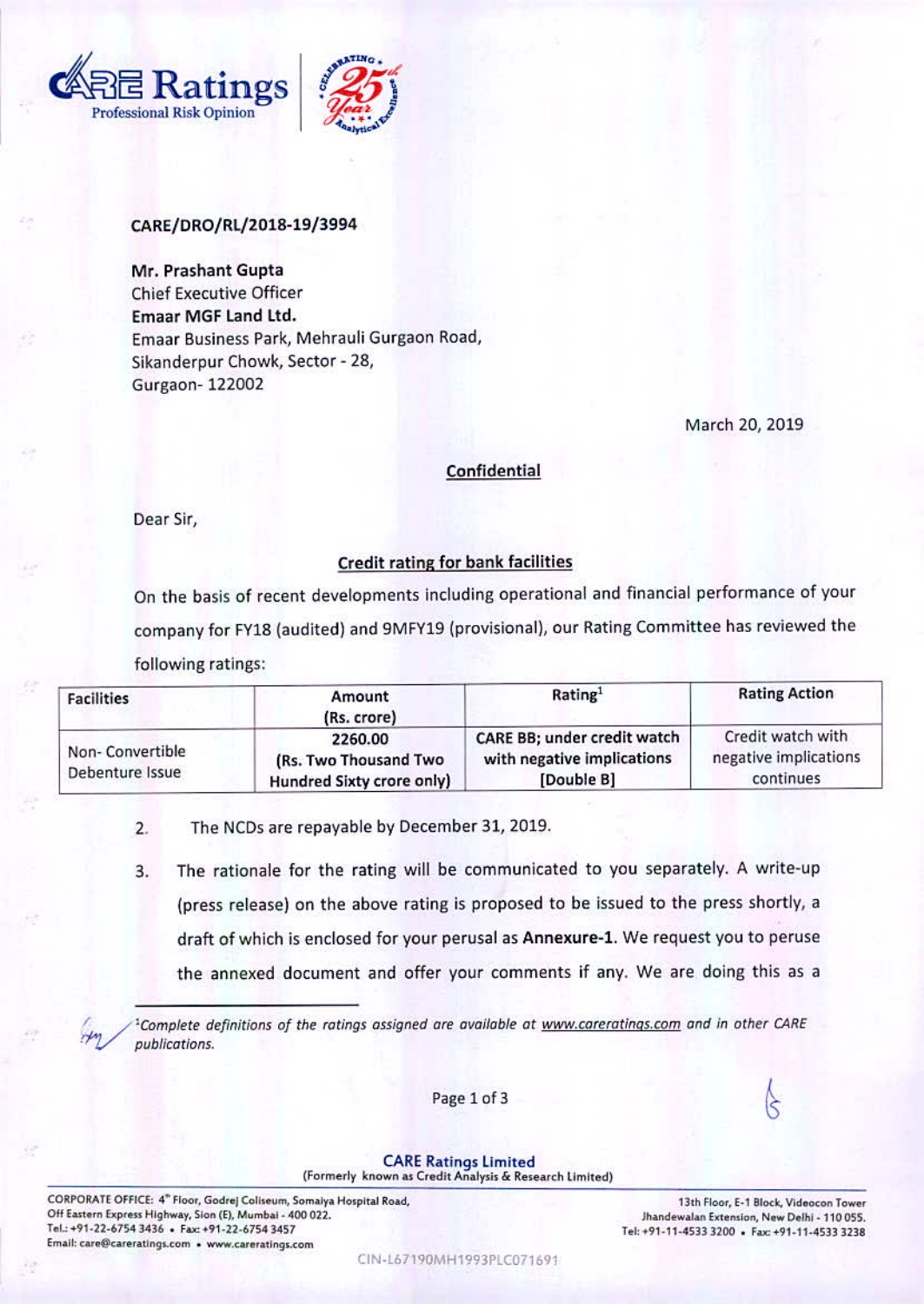matter of courtesy to our clients and with a view to ensure that no factual inaccuracies have inadvertently crept in. Kindly revert as early as possible. In any case, if we do not hear from you by March 22, 2019, we will proceed on the basis that you have no any comments to offer.

- CARE reserves the right to undertake a surveillance/review of the rating from time  $4.$ to time, based on circumstances warranting such review, subject to at least one such review/surveillance every year.
- CARE reserves the right to revise/reaffirm/withdraw the rating assigned as also  $5.$ revise the outlook, as a result of periodic review/surveillance, based on any event or information which in the opinion of CARE warrants such an action. In the event of failure on the part of the entity to furnish such information, material or clarifications as may be required by CARE so as to enable it to carry out continuous monitoring of the rating of the bank facilities, CARE shall carry out the review on the basis of best available information throughout the life time of such bank facilities. In such cases the credit rating symbol shall be accompanied by "ISSUER NOT COOPERATING". CARE shall also be entitled to publicize/disseminate all the afore-mentioned rating actions in any manner considered appropriate by it, without reference to you.
- CARE ratings do not take into account the sovereign risk, if any, attached to the 6. foreign currency loans, and the ratings are applicable only to the rupee equivalent of these loans.
- 7. Users of this rating may kindly refer our website www.careratings.com for latest update on the outstanding rating.
- 8. CARE ratings are not recommendations to sanction, renew, disburse or recall the concerned bank facilities.

Page 2 of 3

**CARE Ratings Limited** (Formerly known as Credit Analysis & Research Limited)